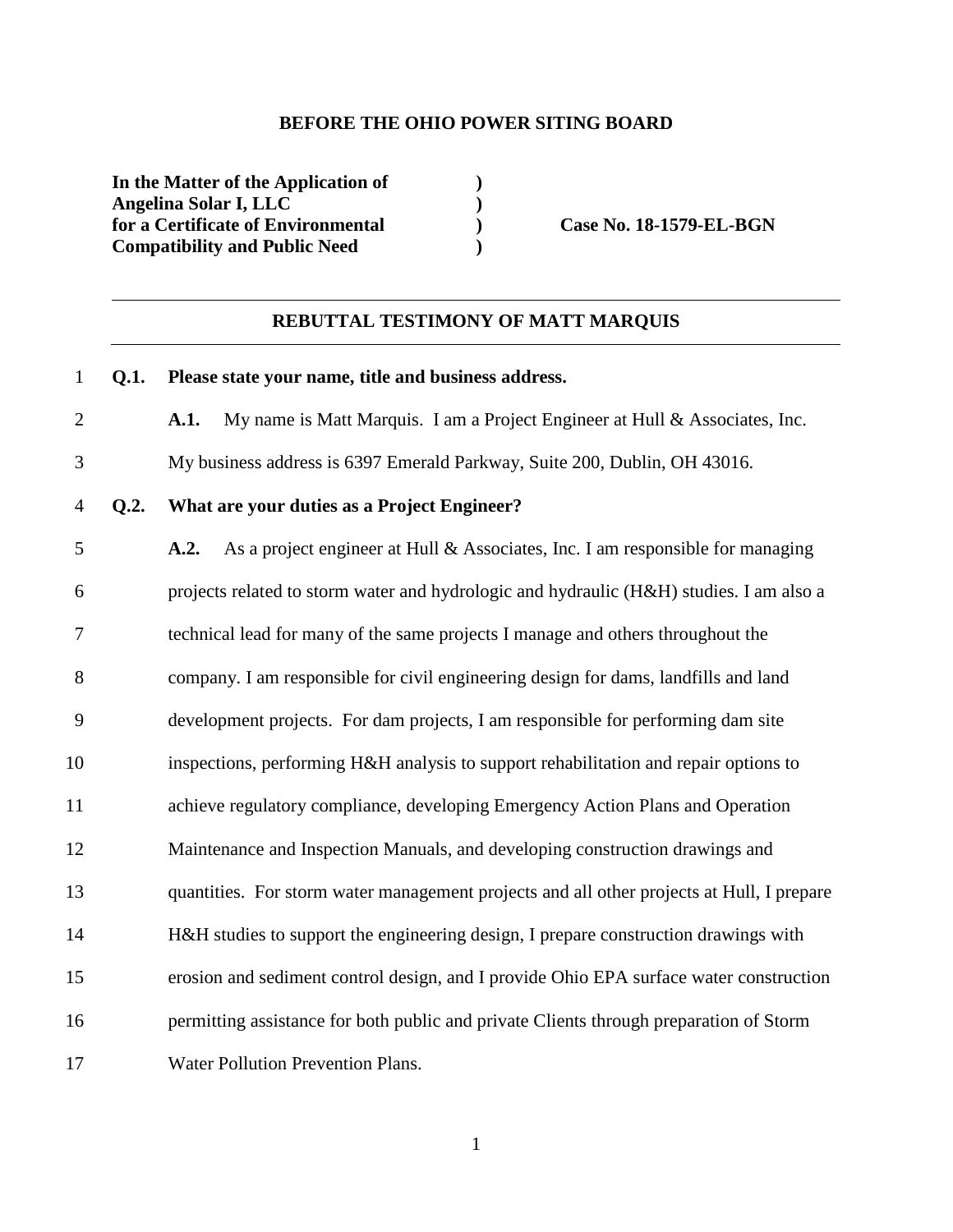### 1 **Q.3. What is your educational and professional background?**

2 **A.3.** I am a registered Professional Engineer in the state of Ohio, Pennsylvania and 3 West Virginia and a Certified Floodplain Manager with the state of Ohio. I completed my 4 master's degree in civil engineering in 2014 with a focus on geotechnical engineering 5 from Norwich University in Northfield, VT. I completed my bachelor's degree in 6 construction engineering technology in 2011 from the University of Toledo. I completed 7 nearly 12 months over three calendar years of cooperative work-education as a fulltime 8 engineer at BBC&M Engineering, Inc. in Dublin, OH before being hired in 2011 as a 9 staff engineer. Soon after being hired, BBC&M was acquired by S&ME, Inc. and I 10 continued working at S&ME until September, 2017 when I joined Hull & Associates, 11 Inc. I am currently a project engineer at Hull. Throughout my career I have served on 12 multiple boards and committees for professional development. I spent three years as a 13 member of the Central Ohio Section of the American Society of Civil Engineers younger 14 member group and was elected vice president of the group in my third year. My career 15 has focused on engineering projects related to water resources. My project experience 16 includes a wide range of hydrologic and hydraulic (H&H) analyses, surface water 17 management and erosion and sediment control design. I function as the H&H lead on 18 many large and small engineering design projects and flood studies for public and private 19 clients covering dams, landfills, ash ponds, site development and redevelopment, site 20 remediation, oil & gas projects, and stream and wetland restoration projects. My 21 technical hydrologic experience includes watershed analysis using simplified methods 22 such as the rational method and TR-20 through more complex statistical and regression 23 analyses using stream and rainfall gage data, 1-dimensional and 2-dimensional stream

2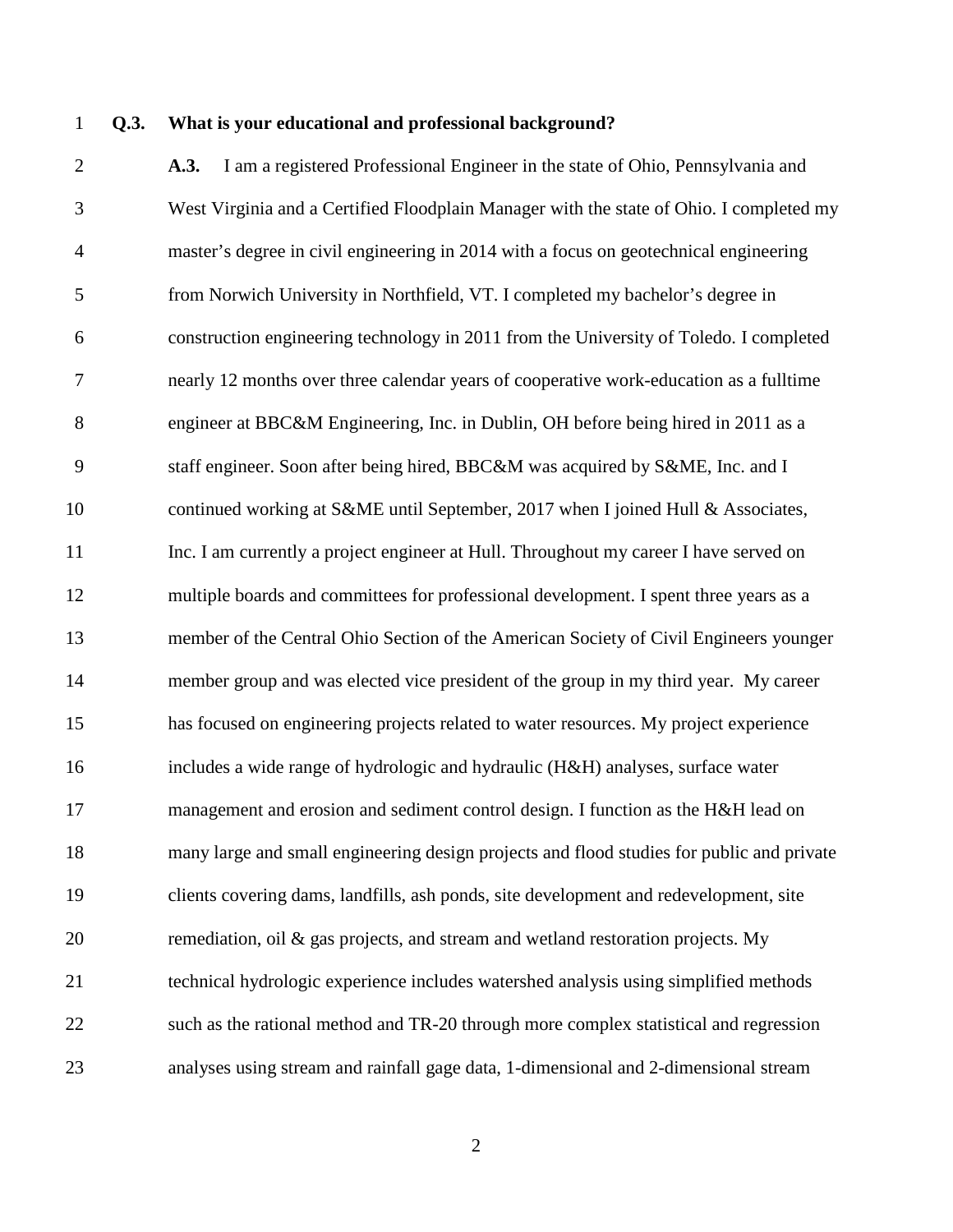| $\mathbf{1}$   |      | channel and floodplain modeling, dam breach and breach inundation mapping studies,        |
|----------------|------|-------------------------------------------------------------------------------------------|
| $\overline{2}$ |      | and steady-state flood studies in support of project work within mapped floodplains and   |
| 3              |      | floodways established by Flood Insurance Rate Maps. My technical surface water            |
| $\overline{4}$ |      | hydraulics experience includes pressure pipe flow, weir flow, culvert design, inlet and   |
| 5              |      | outlet protection, open channel armoring design, and steady-state and unsteady hydraulic  |
| 6              |      | modeling of streams and rivers. During my time at S&ME, I also worked closely with the    |
| 7              |      | Ohio Department of Natural Resources Division of Engineering and Division of Water        |
| $8\,$          |      | Resources Dam Safety under an owner-agent contract for nearly two years to assist the     |
| 9              |      | Divisions with the update and consistency reviews of all 54 state-owned Class I dam       |
| 10             |      | Emergency Action Plans, each of which included flood inundation mapping updates.          |
| 11             | Q.4. | On whose behalf are you offering testimony?                                               |
| 12             |      | I am testifying on behalf of the Applicant, Angelina Solar I, LLC.<br>A.4.                |
| 13             | Q.5. | What is the purpose of your testimony?                                                    |
| 14             |      | The purpose of my testimony is to address Mr. Mast's testimony regarding his<br>A.5.      |
| 15             |      | concern about increased flooding at his property and in the Village of Fairhaven.         |
| 16             | Q.6. | Have you reviewed Mr. Mast's testimony in this proceeding?                                |
| 17             |      | A.6. I have reviewed both his direct testimony marked as CCPC Ex. 5 and his               |
| 18             |      | supplemental direct testimony marked as CCPC Ex. 6.                                       |
| 19             | Q.7. | What is a watershed?                                                                      |
| 20             |      | A watershed is an area or region drained by a river, river system, or water body.<br>A.7. |
| 21             |      | The National Resources Conservation Service (NRCS) defines and compares watersheds        |
| 22             |      | for watershed assessments. One way that watersheds across the US are defined is by a      |
| 23             |      | Hydrologic Unit Code (HUC). The larger the watershed the fewer numerical digits used to   |

3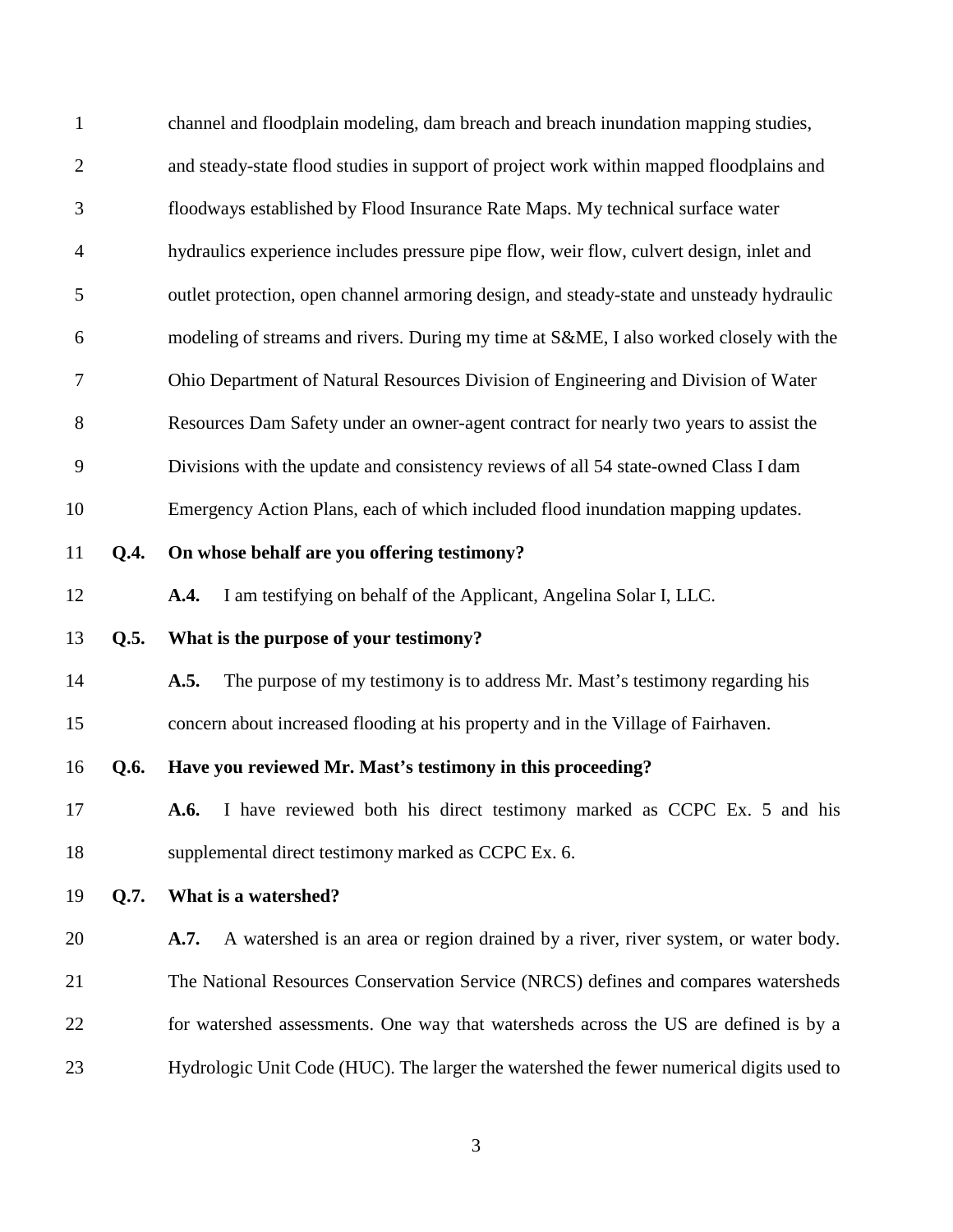1 define that watershed. HUC-12 is a more local subwatershed level that captures tributary 2 systems and smaller creeks and rivers.

## 3 **Q.8. Can you describe the watersheds affected by the Project area?**

4 **A.8.** Yes. I used publicly available information from the US Geologic Survey website 5 StreamStats, the National Hydrography Dataset from the EPA, aerial imagery from the 6 Ohio Geographically Referenced Information Program, and GIS shapefile data of the 7 project boundary provided by Open Road Renewables, to identify three HUC-12 8 watersheds that include portions of the Project area. Each of the three watersheds include 9 three unique streams described in the NHD as Four Mile Creek, Little Four Mile Creek, 10 and East Fork Four Mile creek. The Four Mile Creek watershed includes Israel Township, 11 the Village of Fairhaven and Mr. Mast's property. The Four Mile Creek watershed covers 12 38.3 square miles (sqmi), of which 1.0 sqmi (or 2.6% of the watershed) is part of the project 13 area. Using Streamstats I defined the portion of the Four Mile Creek watershed that affects 14 the Village of Fairhaven and Mr. Mast's property. The subwatershed is approximately 32.2 15 sqmi, of which only 0.08 sqmi (or 0.2% of the watershed) is part of the proposed project 16 area. The Little Four Mile Creek watershed includes areas to the west of the Four Mile 17 Creek watershed and extends into part of Indiana before rejoining the other two watersheds 18 near Acton Lake. The Little Four Mile Creek watershed covers 30.7 square miles (sqmi), 19 of which 0.4 sqmi (or 1.3% of the watershed) is in the proposed project area. The East Fork 20 Four Mile Creek watershed includes areas to the west and south of the Four Mile Creek 21 watershed before converging with the other watersheds near Acton lake covers 16.5 square 22 miles (sqmi), of which 0.06 sqmi (or 0.3% of the watershed) is in the proposed project area.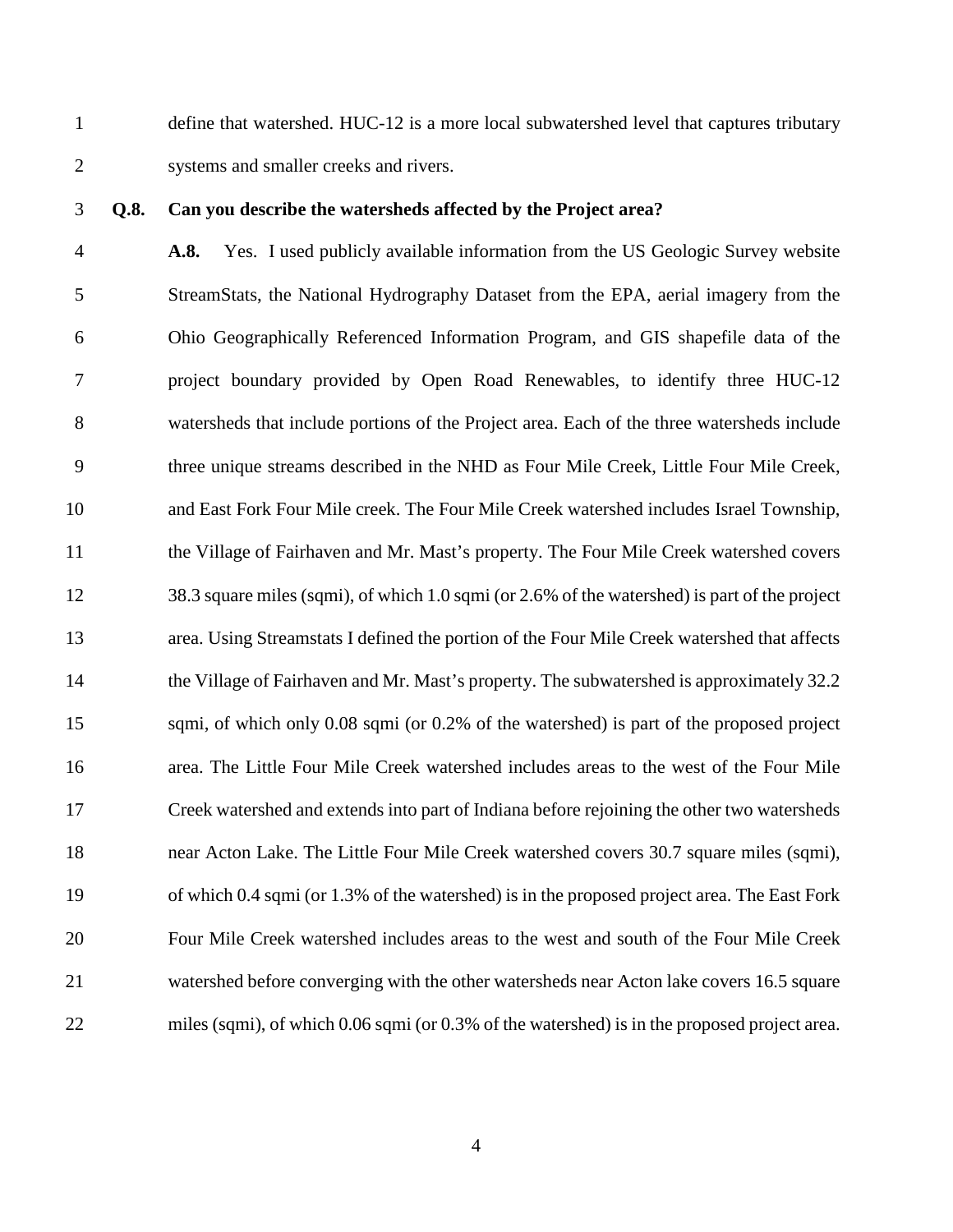# 1 **Q.9. Based on your review and experience, do you believe that the Project will present an**  2 **increased risk of flooding at Mr. Mast's property or to the Village of Fairhaven?**  3 **A.9.** No. As previously stated, the project area only contributes 0.2% of the entire 4 watershed area to the Village of Fairhaven and Mr. Mast's property. The Village along 5 Four Mile Creek and the entirety of Mr. Mast's property falls within a FEMA designated 6 100-year floodplain with a base flood elevation and floodway established, indicating that 7 a detailed study was performed for that portion of Four Mile Creek. The flood mapping for 8 this portion of Four Mile Creek can be found on Flood Insurance Rate map for Preble 9 County, Ohio, map number 39135C0220D, Effective March 2, 2010. The fact that such a 10 small percentage of the watershed is affected by the project area suggests that there is no 11 increase in flood risk by the project to both Mr. Mast's property and the Village of 12 Fairhaven.

### 13 **Q.10. Does this conclude your rebuttal testimony?**

14 **A.10.** Yes, it does.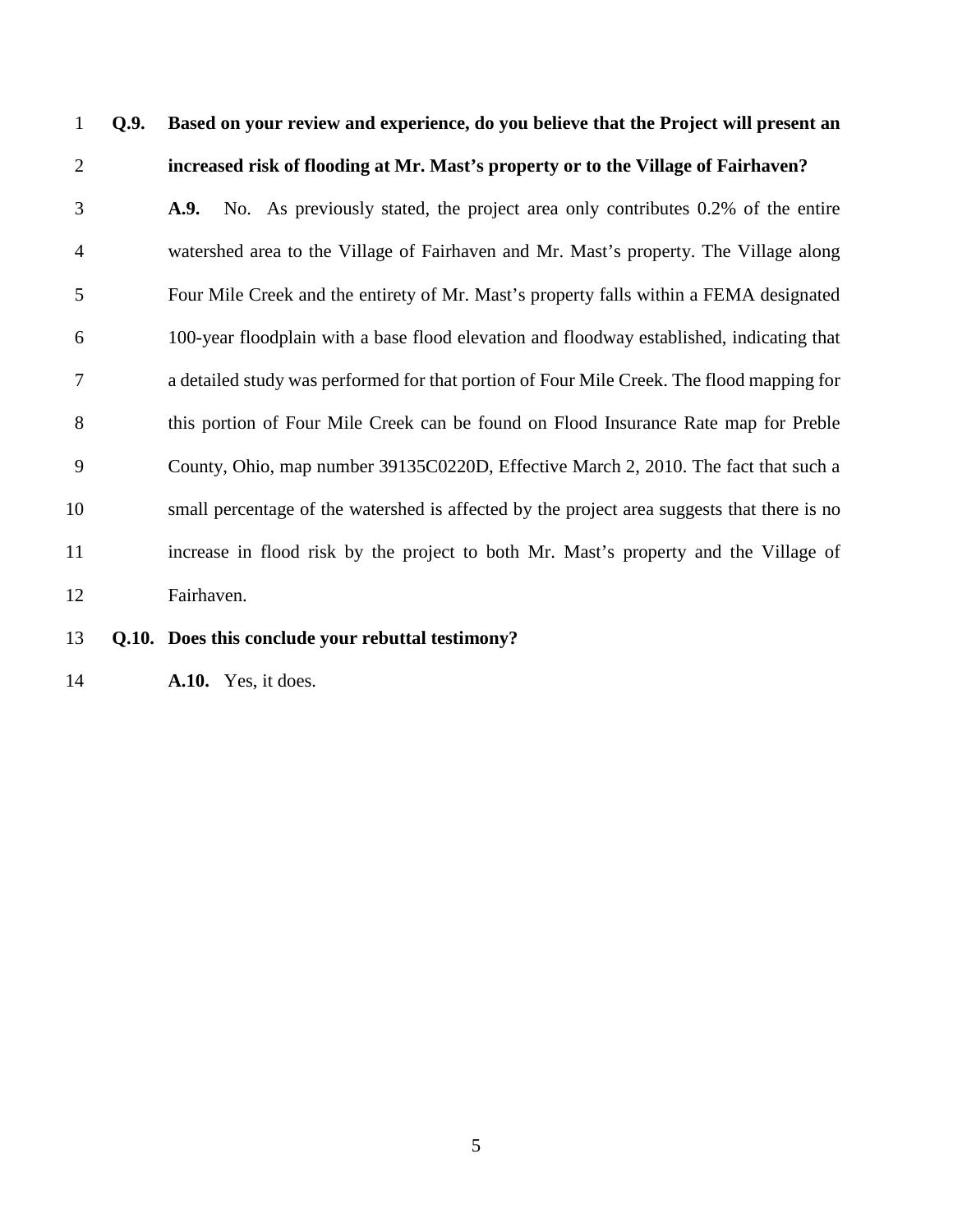## **CERTIFICATE OF SERVICE**

The Ohio Power Siting Board's e-filing system will electronically serve notice of the filing of this document on the parties referenced in the service list of the docket card who have electronically subscribed to this case. In addition, the undersigned certifies that a courtesy copy of the foregoing document is also being served upon the persons below via electronic mail this 23rd day of August 2019.

/s/ Michael J. Settineri

Jodi Bair Jodi.bair@ohioattorneygeneral.gov

Dylan Borchers dborchers@bricker.com

Kathryn West kwest@prebco.org

W. Joseph Scholler jscholler@fbtlaw.com

Thaddeus Boggs tboggs@fbtlaw.com

Chad Endsley cendsley@ofbf.org

Leah Curtis lcurtis@ofbf.org

Amy Milam amilam@ofbf.org

Jack Van Kley jvankley@vankleywalker.com

Chris Walker cwalker@vankleywalker.com